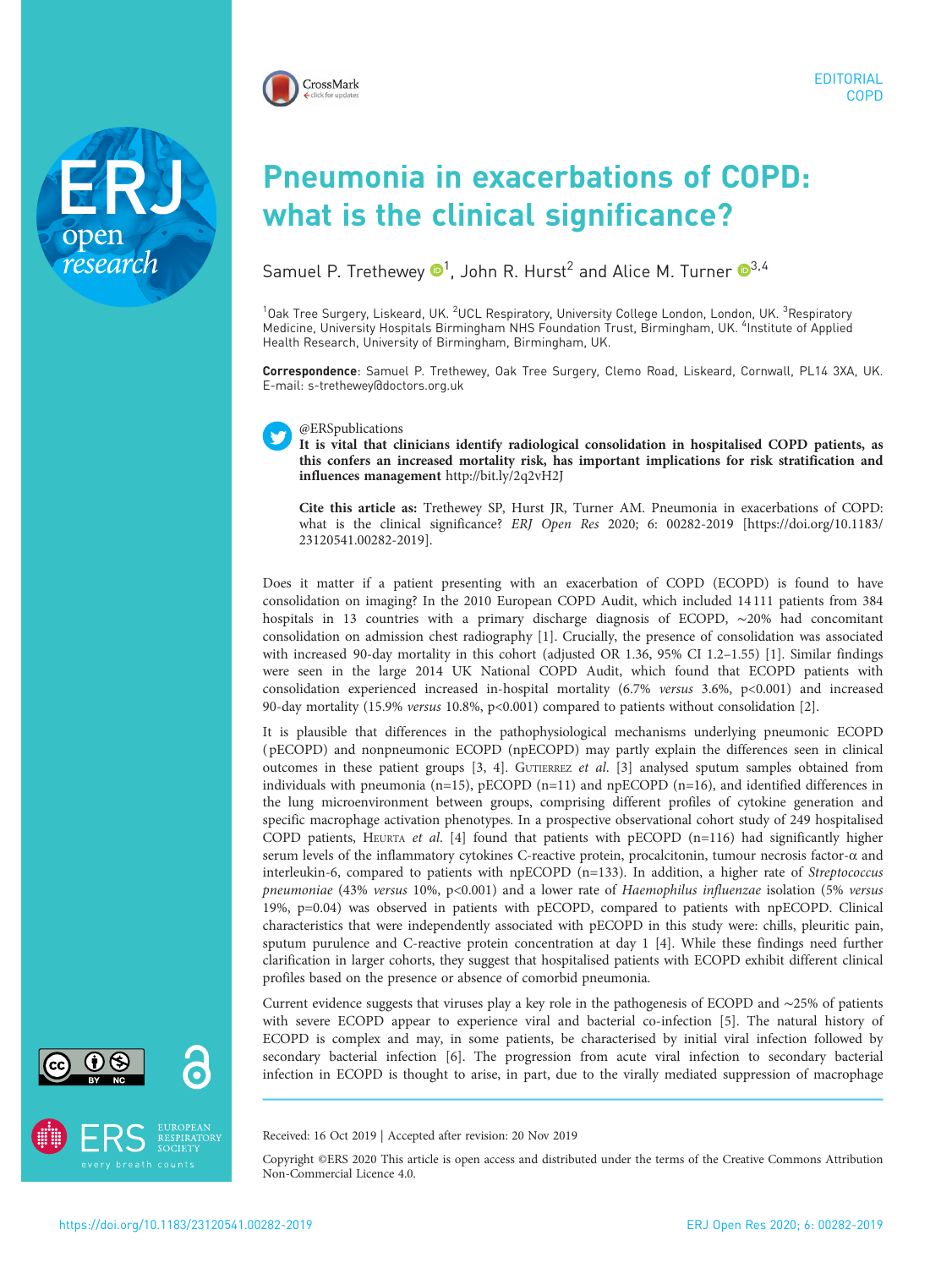phagocytic function and subsequent bacterial outgrowth [\[7](#page-2-0)]. However, multiple potential mechanisms may co-exist and further studies are needed to better describe the pathogenesis of viral–bacterial co-infection in ECOPD [[8](#page-2-0)]. Moreover, the influence of, and interaction between, acute pathogenic bacteria and chronically colonised respiratory pathogens requires further clarification in patients with pECOPD. It is also possible that the acute inflammatory state seen in patients with ECOPD confers an increased risk of subsequent pneumonia, adding further complexity to the issue of clinical overlap between ECOPD and pneumonia.

Difficulty in distinguishing pECOPD from npECOPD may arise from a lack of specific biomarkers with sufficient predictive accuracy. For example, previous work has shown that chest radiography has limited sensitivity and positive predictive value for the identification of pulmonary opacities [[9\]](#page-2-0). Computed tomography (CT) has therefore been investigated as an additional imaging modality to better characterise patients with suspected pneumonia [\[10](#page-2-0)]. However, there are limited data evaluating the application of CT to patients with ECOPD; in a retrospective observational cohort study of 202 hospitalised patients with an initial diagnosis of ECOPD, 64 patients subsequently underwent CT [\[11\]](#page-2-0). In this study, the use of CT altered the primary diagnosis in only two patients (3%) but resulted in additional diagnoses for 27 patients (42%), including the identification of pneumonic infiltration in 21 patients (33%). Interestingly, however, this led to changes in management in only a small number of patients. Most patients were already receiving antibiotics for ECOPD and only one patient discontinued systemic corticosteroids following the identification of consolidation. Crucially, there were no differences in clinical outcomes, including in-hospital mortality, rate of admission to intensive care and length of hospital stay, between patients who underwent CT and those who did not. These preliminary findings suggest that CT may have limited clinical utility in the assessment of patients with ECOPD; however, this requires replication in larger multicentre, prospective cohorts.

In patients with comorbid ECOPD and pneumonia, does it matter which is considered the primary diagnosis? We argue that rather than prioritising one diagnosis over the other, it is more important that the clinical significance of coexistent pneumonia and ECOPD is recognised: these patients experience increased morbidity and mortality [[1, 12\]](#page-2-0). This has important implications for risk stratification; previous work has shown that traditional pneumonia mortality risk prediction scores perform less well in patients with pECOPD. Specifically, STEER et al. [[13](#page-2-0)] demonstrated that CURB-65 (confusion, urea, respiratory rate, blood pressure, age  $\geqslant$ 65 years) underestimates mortality risk in this population. The same research group subsequently developed the DECAF score (dyspnoea, eosinopenia, consolidation, acidaemia, fibrillation), which has been shown to better predict mortality risk in patients with pECOPD with an area under the receiver operator characteristic curve of 0.75 (95% CI 0.71–0.79) for 30-day mortality [\[14](#page-3-0), [15\]](#page-3-0). Moreover, the DECAF score outperforms CURB-65 in identifying ECOPD patients at low risk of in-hospital mortality, who may be suitable for home treatment [\[15\]](#page-3-0).

An additional factor to consider is that the management of pneumonia differs from the management of ECOPD. Thus, the question arises of how patients with pECOPD should be managed. A lack of consensus is reflected in international guidelines, which do not offer specific recommendations regarding the management of pECOPD. A key consideration, and source of ongoing debate, is the role of systemic corticosteroids; further, definitive randomised trials are required to determine if patients with pECOPD should routinely receive systemic corticosteroids [[16](#page-3-0)]. Furthermore, it is unclear which ventilatory strategy is optimal in pECOPD patients with acute respiratory failure. International guidelines do not recommend noninvasive ventilation (NIV) for de novo acute respiratory failure (respiratory failure occurring in the absence of underlying chronic cardiorespiratory disease) in a patient with pneumonia, whereas NIV is recommended for patients with ECOPD [[17](#page-3-0)]. Despite the clear clinical overlap in patients with pECOPD, there are no specific recommendations regarding use of NIV in this population. Recent data from a retrospective observational cohort study of 3971 hospitalised patients with pneumonia requiring ventilation in the USA suggest that initial treatment with NIV, compared to invasive ventilation, is associated with lower in-hospital mortality in patients with comorbid COPD or heart failure (relative risk 0.59, 95% CI 0.47–0.75) but not in patients without these comorbidities (relative risk 0.96, 95% CI 0.74–1.25) [\[18\]](#page-3-0). Furthermore, in this study, the rate of NIV failure was significantly lower in pneumonia patients with comorbid COPD or heart failure (13.8% versus 21.3%, p=0.002). While these findings appear to support the use of NIV in patients with pneumonia and comorbid COPD or heart failure, it is important to recognise the limitations of this study. Results could have been influenced by unmeasured confounding factors due to the retrospective study design, and the use of the ninth revision of the International Classification of Diseases coding to identify participants could have resulted in misclassification. Further prospective studies are required to clarify the role of NIV in patients with pECOPD and to inform the development of clinical guidelines for this patient group.

Despite the importance of identifying coexistent pneumonia and ECOPD, recent data from a UK-based, retrospective observational cohort study of 621 hospitalised COPD patients suggest that many patients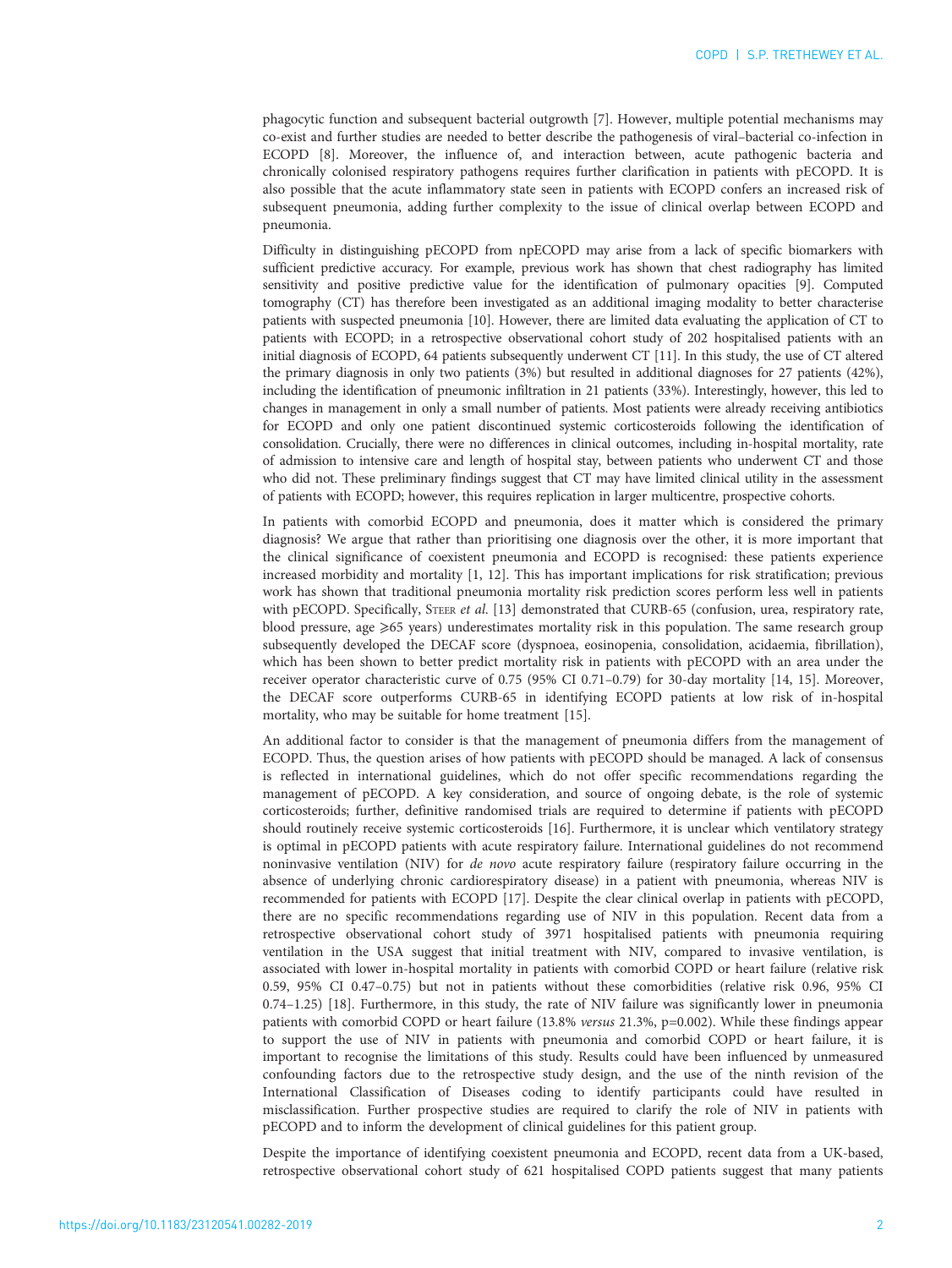<span id="page-2-0"></span>with radiographic consolidation do not have a diagnosis of pneumonia recorded on discharge [[19](#page-3-0)]. FINNEY et al. [[19](#page-3-0)] noted that of 235 admissions with confirmed consolidation on chest radiograph, only 101 (43%) had a diagnosis of pneumonia recorded on discharge, whilst 126 (54%) had a diagnosis of ECOPD. Only nine patients had both ECOPD and pneumonia listed on their discharge summary. The authors observed clear differences in the frequency of systemic corticosteroid use between patients with a discharge diagnosis of pneumonia, compared to those without (56% versus 98%, p<0.01). Similarly, differences were seen regarding antibiotic prescription: doxycycline was most frequently prescribed in patients diagnosed with ECOPD (47%) whereas amoxicillin and clarithromycin were most frequently prescribed in patients diagnosed with pneumonia (28%). These findings suggest that pneumonia is underdiagnosed in hospitalised COPD patients and that diagnosis of comorbid pneumonia is associated with key differences in management.

Finally, evidence suggests that although inhaled corticosteroids (ICS) reduce exacerbation frequency, they increase pneumonia risk in COPD patients [\[20\]](#page-3-0). The observed effect appears greatest at higher ICS doses, in older patients and in those with low body mass index, low blood eosinophil counts and severe airflow obstruction [\[20](#page-3-0)]. The seemingly paradoxical observation that ICS reduce exacerbation frequency but increase pneumonia risk suggests that ECOPD and pneumonia may have different underlying aetiologies in individual patients. Moreover, the impact of ICS on pneumonia-associated mortality remains unclear; further research is required to evaluate the relative risks versus benefits and to determine whether patients experiencing pECOPD should continue ICS therapy.

In summary, it is vital that clinicians identify radiological consolidation in hospitalised COPD patients, as this confers an increased mortality risk. The DECAF score has greater predictive accuracy for mortality than CURB-65 in patients with pECOPD. Definitive randomised trials are needed to determine if COPD patients with pneumonia should receive systemic corticosteroids and to establish which antibiotics are most effective in these patients. Further research is also required to clarify the role of NIV in patients experiencing pECOPD and the implication of pECOPD for future use of ICS. Recording both diagnoses of ECOPD and pneumonia on discharge is crucial to facilitate meaningful research into this population. To help standardise the assessment and management of patients with comorbid pneumonia and COPD, it may be helpful to agree on a single terminology that encompasses both conditions, such as pECOPD.

Conflict of interest: S.P. Trethewey has nothing to disclose. J.R. Hurst reports support to attend meetings, and payments to himself and to University College London for educational activity and advisory work from pharmaceutical companies that make medicines to treat COPD, outside the submitted work. A.M. Turner reports a research grant for a related systematic review from Grifols Biotherapeutics, research grants for studies in AATD from the Alpha 1 Foundation, personal fees for consultancy work from CSL Behring, and a grant for work in AATD liver disease and expenses to present trial data from Arrowhead Inc., outside the submitted work.

## References

- 1 Saleh A, López-Campos JL, Hartl S, et al. The effect of incidental consolidation on management and outcomes in COPD exacerbations: data from the European COPD Audit. PLoS One 2015; 10: e0134004.
- 2 Royal College of Physicians. COPD: who cares when it matters most? outcomes report 2014. [www.rcplondon.ac.](http://www.rcplondon.ac.uk/projects/outputs/copd-who-cares-when-it-matters-most-outcomes-report-2014) [uk/projects/outputs/copd-who-cares-when-it-matters-most-outcomes-report-2014](http://www.rcplondon.ac.uk/projects/outputs/copd-who-cares-when-it-matters-most-outcomes-report-2014).
- Gutierrez P, Closa D, Piñer R, et al. Macrophage activation in exacerbated COPD with and without community-acquired pneumonia. Eur Respir J 2010; 36: 285–291.
- 4 Huerta A, Crisafulli E, Menéndez R, et al. Pneumonic and nonpneumonic exacerbations of COPD: inflammatory response and clinical characteristics. Chest 2013; 144: 1134–1142.
- 5 Sapey E, Bafadhel M, Bolton CE, et al. Building toolkits for COPD exacerbations: lessons from the past and present. Thorax 2019; 74: 898–905.
- 6 Welte T, Miravitlles M. Viral, bacterial or both? Regardless, we need to treat infection in COPD. Eur Respir J 2014; 44: 11–13.
- Wang H, Anthony D, Selemidis S, et al. Resolving viral-induced secondary bacterial infection in COPD: a concise review. Front Immunol 2018; 9: 2345.
- 8 Hewitt R, Farne H, Ritchie A, et al. The role of viral infections in exacerbations of chronic obstructive pulmonary disease and asthma. Ther Adv Respir Dis 2016; 10: 158–174.
- Self WH, Courtney DM, McNaughton CD, et al. High discordance of chest x-ray and computed tomography for detection of pulmonary opacities in ED patients: implications for diagnosing pneumonia. Am J Emerg Med 2013; 31: 401–405.
- 10 Claessens YE, Debray MP, Tubach F, et al. Early chest computed tomography scan to assist diagnosis and guide treatment decision for suspected community-acquired pneumonia. Am J Respir Crit Care Med 2015; 192: 974–982.
- 11 Park HJ, Kim SH, Kim HC, et al. Utility of computed tomography in a differential diagnosis for the patients with an initial diagnosis of chronic obstructive pulmonary disease exacerbation. Tuberc Respir Dis (Seoul) 2019; 82: 234–241.
- 12 Hurst JR. Consolidation and exacerbation of COPD. Med Sci (Basel) 2018; 6: E44.
- 13 Steer J, Norman EM, Afolabi OA, et al. Dyspnoea severity and pneumonia as predictors of in-hospital mortality and early readmission in acute exacerbations of COPD. Thorax 2012; 67: 117–121.